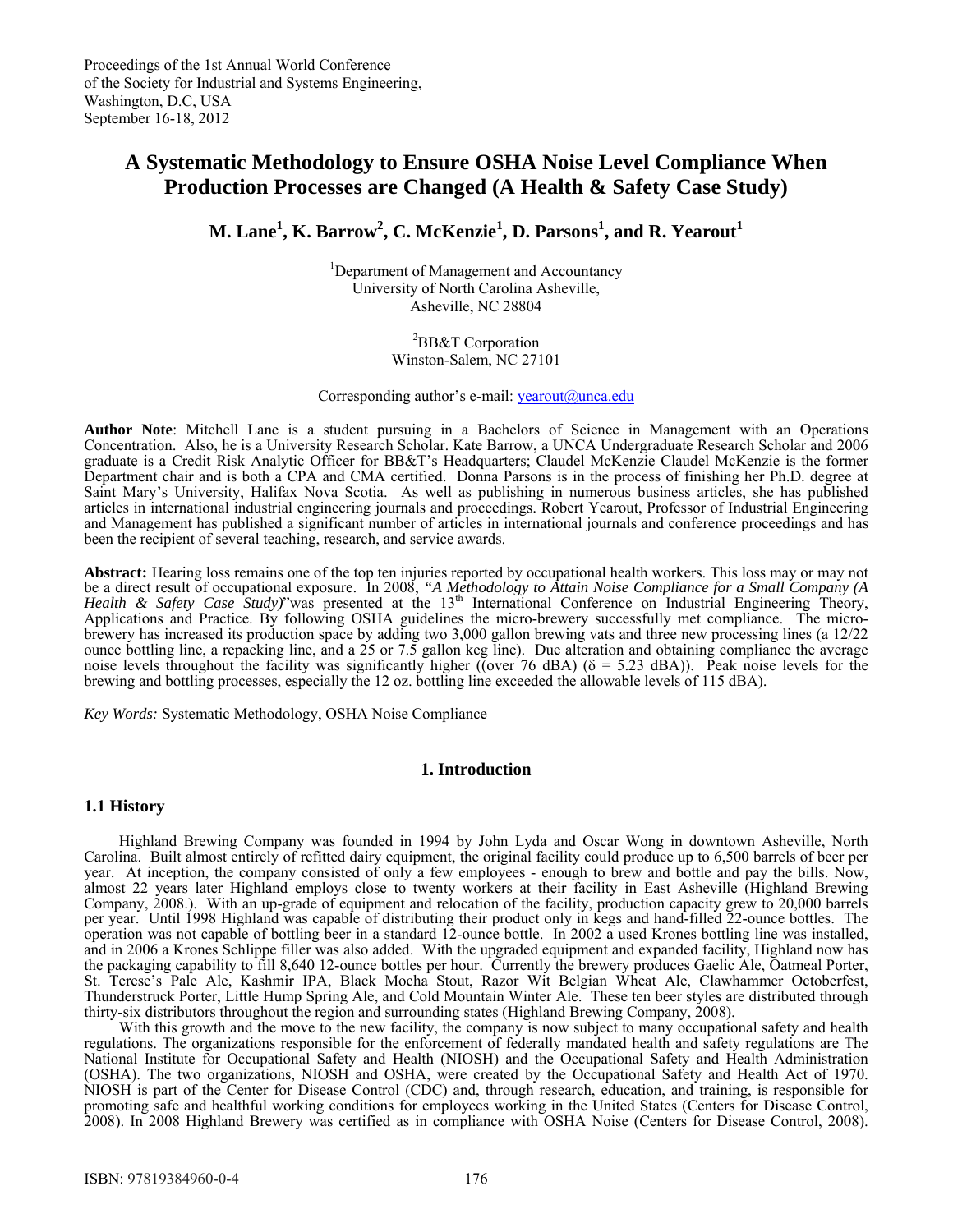Figure 1 below is the noise contour map of the facility done in 2008 (Yearout, Barrow, McKenzie, Garza Garcia, and Villafuerte, 2008 ).



Figure 1. Noise Level Contour (2008)

# **1.2 Update**

Highland noise abatement program has led to changes in their facility since the study performed in 2008. The first of which was the noise from air bleed off from pneumatic lines attached to the machinery. Although it was not the largest contributor to the constant noise, it was a very quick and easy adjustment to make. This bleed off creates a loud resonant sound wave that can travel a good distance from the source. In an effort to quiet pneumatic machinery, the air pressure was reduced to the lowest limit possible, still allowing the machine to function properly. Bottles contact is the largest source of noise in the brewery. To address this issue foam sound barriers were then placed around portions of the keg line and bottling line to absorb or disrupt some of the sound discharged by the bottles clanking together and water jets for cleaning kegs. Ear protection is also required in the bottling area on days which bottling is in progress. Replacement of vibrators for collection tables and some equipment on the line also aided in this effort. Production growth led to the addition of an electric fork lift bringing the total to 3 lifts, one propane lift and 2 electric lifts. The horn on each of these lifts is approximately 119 dbl, adding to the peak noise in the facility.

# **1.3 Purpose**

The purpose of this study is to ensure the Highland brewery is compliant with OSHA regulations. OSHA regulations state that the noise study must be done on a regular time interval or when updates to the facility are made. Highland has grown since the 2008 study was performed. The bottling and keg lines were updated and refigured to improve efficiency. Part of this improved efficiency is the ability to fill both 12 and 22 oz. bottles by machine. Each of these can be packed in 12 count packs by machine while the 12oz bottle can be packed in a 24 pack as well. A bottle lift was added allowing for an entire pallet of 12oz bottles to be placed on the conveyor at a time. To increase capacity to meet higher demand two new fermentation tanks were added, each being capable of holding 200 barrels of beer (3,000 gallons). In adding these items, production has increased to 30,000 barrels per year, making them the largest brewery in the region at this point in time. The addition of this equipment it has reduced free space for sound waves to travel. This changes the contour of the sound patterns in the facility. It also gives more surfaces in which sound waves can bounce off. This along with increased activity in the brewery has increased the peak noise levels, while the efforts in noise abatement have reduced the time weight average of the noise in the facility.

## **1.3.1 NIOSH/OSHA Standard**

Legislation was passed to establish permissible noise level exposure based on a sliding scale starting at 85 dBA for no more than 16 hours per day and ending at 115 dBA for no more than 0.25 hours per day (Occupational Safety and Health Administration (OSHA), 1989, and US Department of Health and Human Services: 1998). This regulation specifies that the permissible time is halved for every 5 dBA and that and level greater than 115 dBA is not permissible. The exception to the 115 dBA limit is sounds that are pulse or impact noise, which cannot exceed 140 dBA peak pressures even when hearing protection is used. Pulse or impact levels cannot exceed one continuous second. For the peak sound to qualify as a pulse the duration of the peak can only be a faction of a second. Although the permissible levels listed in more liberal, guidelines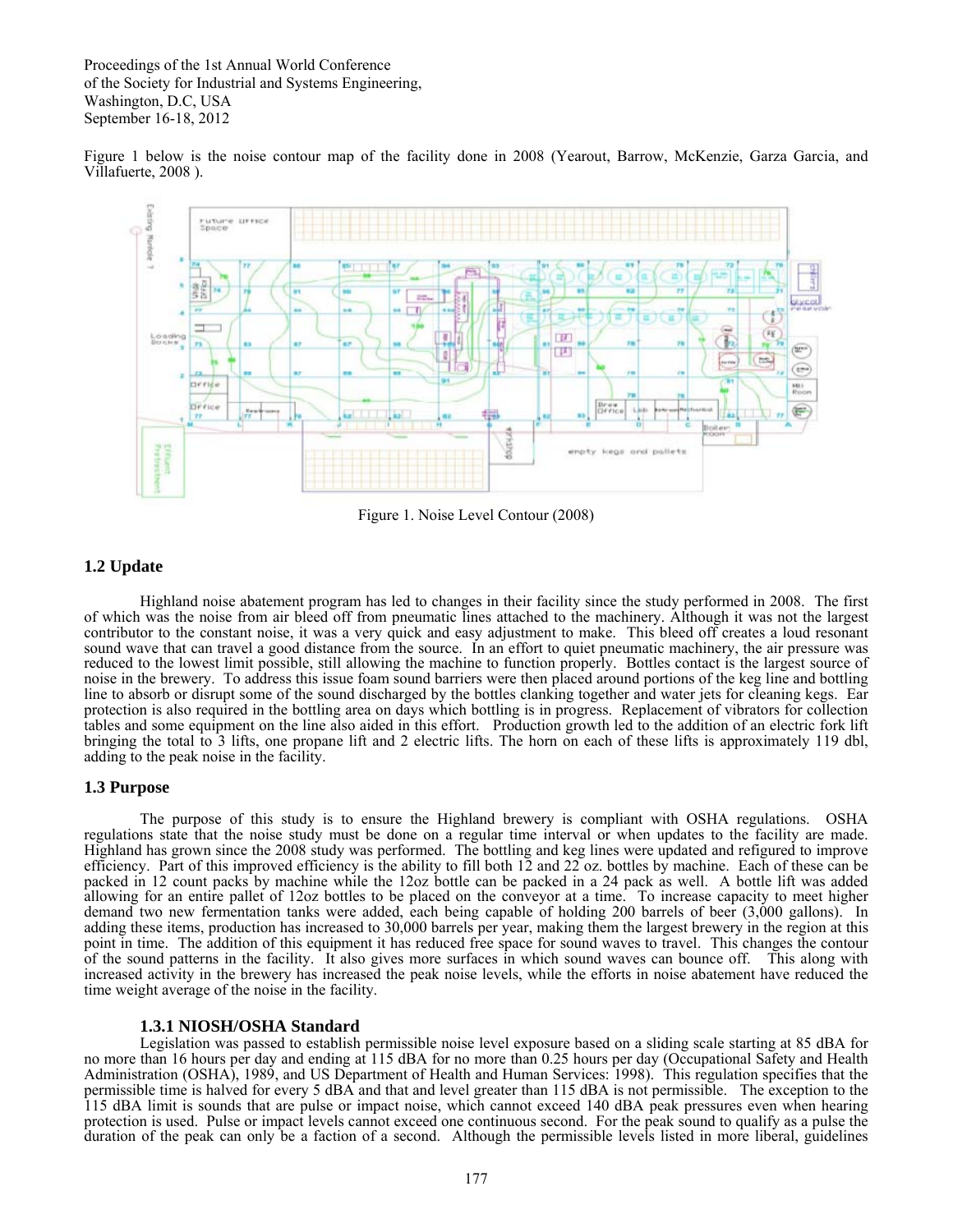requiring noise conservations program any time work shifts are in excess of 8 hours (Centers for Disease Control and Prevention/NIOSH, 1998). Thus the 85 dBA TWA allowance is reduced due to the logarithmic nature of noise levels. For example, exposures in excess of 83.4 dBA for a 10-hour work shift and exposures in excess of 82.1 dBA for a 12-hour work shift necessitate inclusion in a hearing conservation program.

 All NIOSH/OSHA standards were met by Highland Brewery in 2008. However, an ongoing noise exposure evaluation program is required under OSHA Standard for Occupational Noise Exposure (29 CFR 1910.95) not when "information indicates that any employee's exposure may equal or exceed an 8 hour Time-Weighted Average of 85 dBA. Monitoring shall be repeated whenever a change in production, process, equipment or control increases noise exposure to the extent that: 1) Additional employees may be exposed at or above the action level, or 2) the attenuation provided by the hearing protectors being used by the employees may be rendered inadequate." A complete sound survey of the plant is recommended at least every two years.

#### **2. Methodology**

 The OSHA courtesy inspection determined that the bottling operation, which is a three-days-per-week operation, was the source of noise levels that failed to comply with OSHA regulations. In order to ensure the safety of employees at Highland Brewing Company, a hearing conservation program was needed. Data collection was conducted during the days that the bottling process was in operation. An implementation process began once the sound survey of the plant was completed.

## **2.1 Spot Meter Reading**

 For the purpose of collecting data on noise levels, seventy-eight equidistant points within the 240 feet by 90 feet {21,600 ft2 } facility were used as reference points. A data collection sheet was prepared with 13 north-south columns labeled alphabetically and 6 east-west rows labeled numerically. The data for each point was collected with a GenRad Permissible Sound Level Meter Type 1565-B. Twenty separate observations of point noise level data were collected. Noise contours were then plotted on a to-scale drawing of the facility. Prior to the beginning of data collection instrument was calibrated to ensure accuracy. Data was collected from the time the operation began until each day's operation was complete. Following this initial assessment, a re-assessment will be required at least every two years. The data was recorded and analyzed. Inconsistent data, such as when the bottling process was halted during the test time, were separated out for consistency. The data was then compared to OSHA regulations.

#### **2.2 Dosimeter**

 Also during five different bottling operation days a Quest Electronics Permissible Noise Dosimeter MICRO-15 (Quest Technologies, 2008) was attached to the clothing of one of the four primary workers on the bottling line. This collects the noise levels the employee was exposed to over the entire shift. Using this information we are able to document the peak noise levels occurring in his or her station, as well as the time weighted average of the noise exposure. The peak levels are then analyzed and compared to OSHA regulations for compliance. The device was calibrated daily to ensure accuracy. The microphone was placed a on the employees clothes as close to ear level as possible.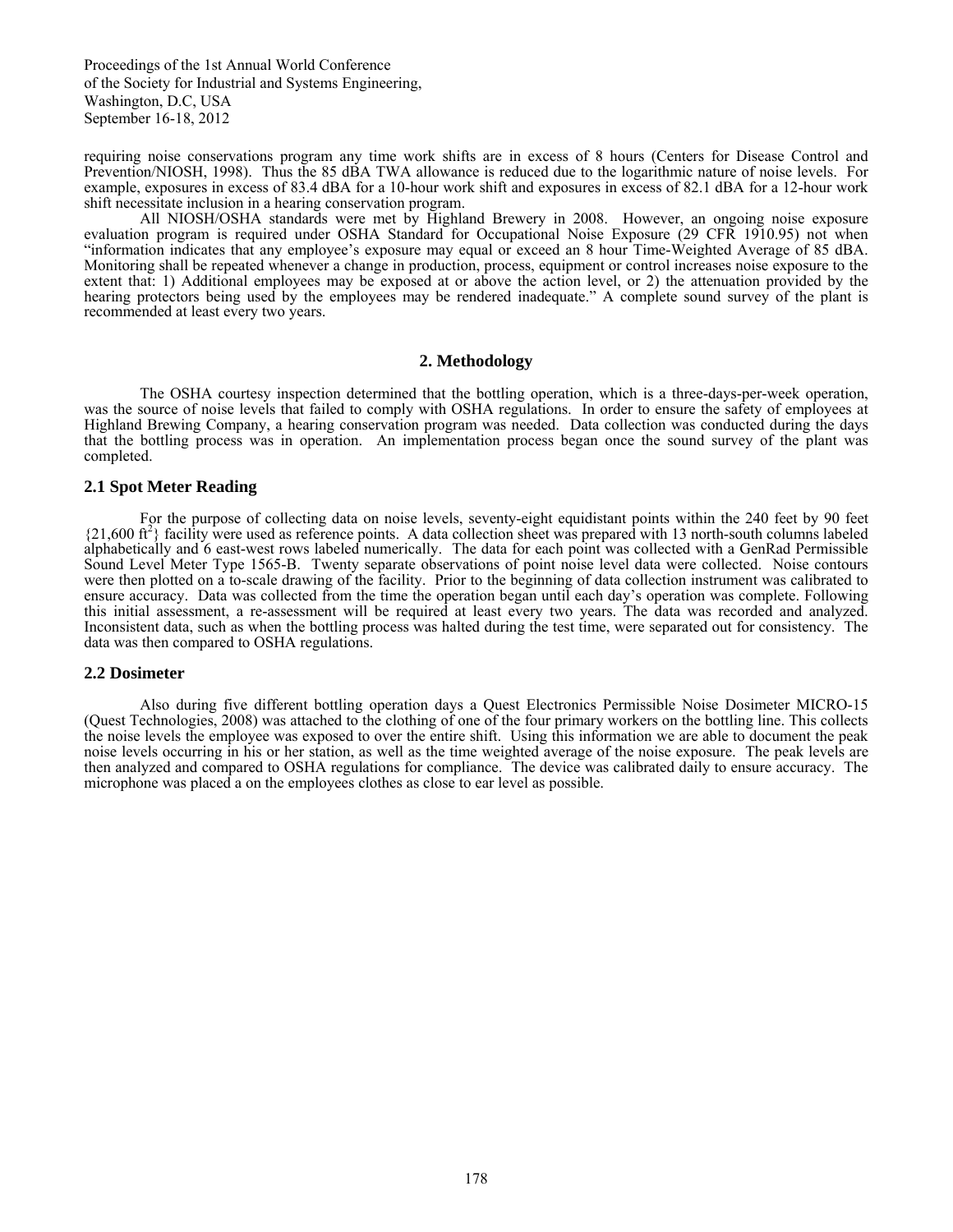## **2.3 Noise Level Contour**

From the data collected an updated noise level contour was complete (Figure 2).



Figure 2. Noise Contour Diagram (2012)

## **3. Results**

The mean and standard deviations for essential noise dosage data as recorded by the noise dosimeter MICRO-15 were as follows: Peak Level = 119.9 (σ = 3.27 dBA), 3dB SEL = 125.27 (σ δ = 4.78 dBA), and 3dB LEQ = 84.5 (σ = 4.22 dBA). It must be noted that a peak level of 121.5 dBA was recorded during one specific day's data collection session. A level of this magnitude is not permitted by OSHA. The point average noise level  $(\mu)$  recorded by the sound level meter Type 1565-B throughout the facility was 76 dBA ( $\sigma$  (s-bar) = 1.864 dBA).

## **4. Analysis**

#### **4.1 Analysis of Point Noise Levels**

 The point noise level data (1716 spot measurements) was then placed into a standard deviation chart (s-bar chart) to determine if there were any irregularities in the variation for each point (Figure 3). This Generated 3-Sigma Control Chart indicates that all but 5 points' variation is within a significance level of 0.00135 (Leavenworth and Grant, 1996). The five points that are not in control are biased by a peak noise during collection data for those specific points. Thus the collected data shows homogeneity when peaks noise levels has not biased the averages. Figure 2 is the contour diagram using these point values.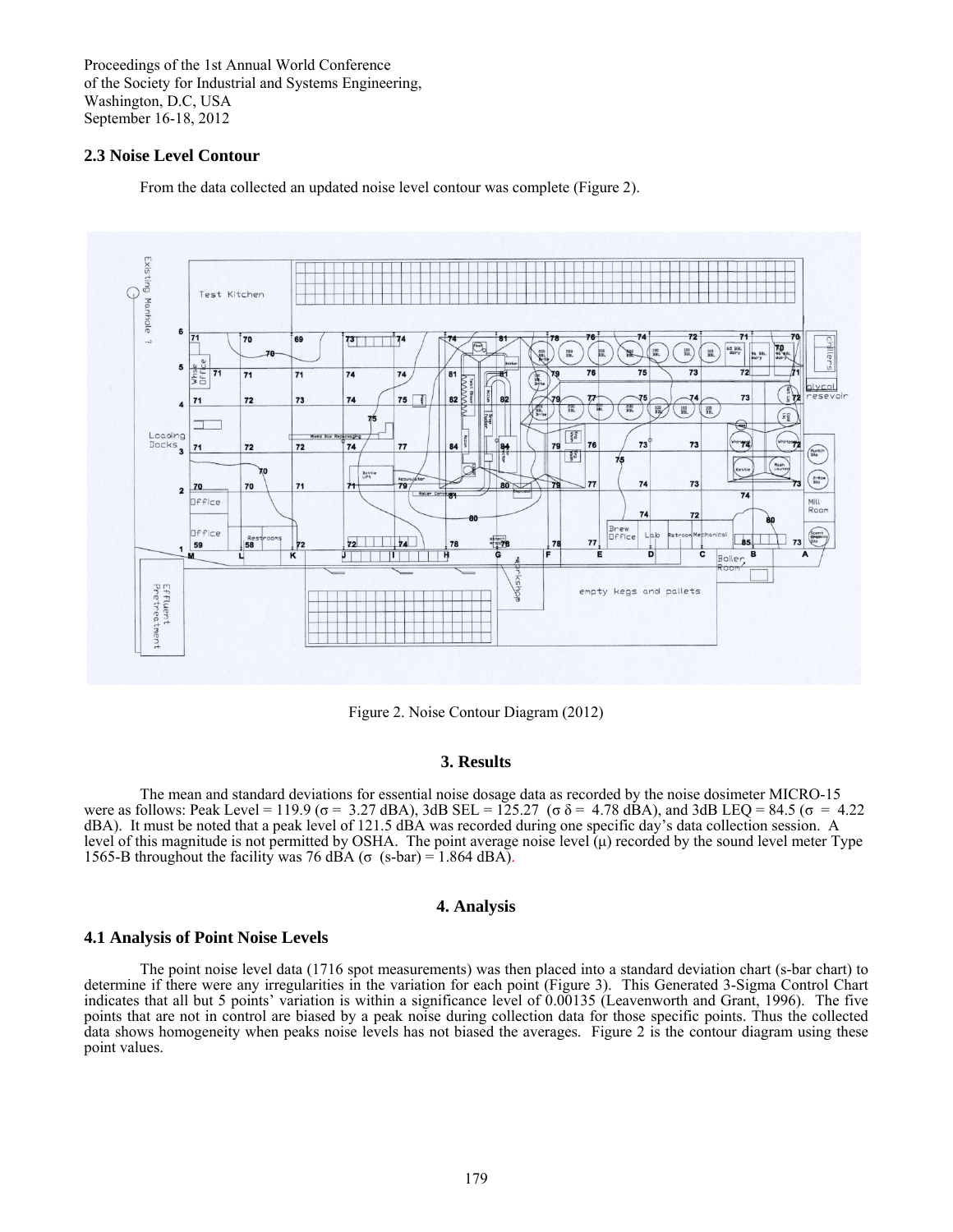## **4.2 Peak Levels**

 The peak level of Highland is a large point of concern in this particular study. The limit of 140 dBA when using hearing protection is not exceeded with a peak of 121.5 dBA. The problem it the pulse or impact limit of 140 dBA is for a fraction of a second. In the study, one peak of 119 dBA is much lower than the 140dBA limit, but the duration was 2 seconds. This duration is considered a constant noise, and not to exceed 115 dBA. Exceeding the 115 dBA limit happened on all but one day of the study. Some of the peaks could be considered pulse or impact noise while others were to long in duration either way close attention should be paid to the peak noise levels.



Figure 3. s-Bar 3-Sigma Control Chart

#### **5. Discussion**

 The efforts of the noise abatement program are evident in the reduction of the average noise level of the facility. The peak noise level has risen however due to the increase in production. With the increase in production there are processes happening that in the past would have happened on different days to the bottling line. Things like washing the tanks, filtering the beer, more forklift traffic and running the grain mill. These activities are not extremely loud but can have peaks or short bursts of noise, like the horn on the forklift or bleeding pressure off of the fermentation vats. When fermentation vats are less than 50% there appears to be an increase in resonance, thus increasing the overall noise levels. In some cases these peaks are unavoidable, like the horn on the forklift needing to be loud for safety concerns. OSHA standards dictate the noise levels that employees can be exposed to at work. This does not account for the exposure these employees may receive outside of the workplace. In discussions with the employees of Highland 68% of the workers in the production area said they do like to listen to loud music in their car and at home. Some studies have also suggested that exposure to loud noise at work will lead to a person to turn the volume up on the radio or TV after work. To test for this, the spot meter was used to record the sound level in some employee's vehicles at Highland as they left work for lunch. The meter was placed at ear level and recorded. For two days three cars were checked, the average was 95 dBA. This is certainly loud but inconclusive to say that it is a result of their working conditions.